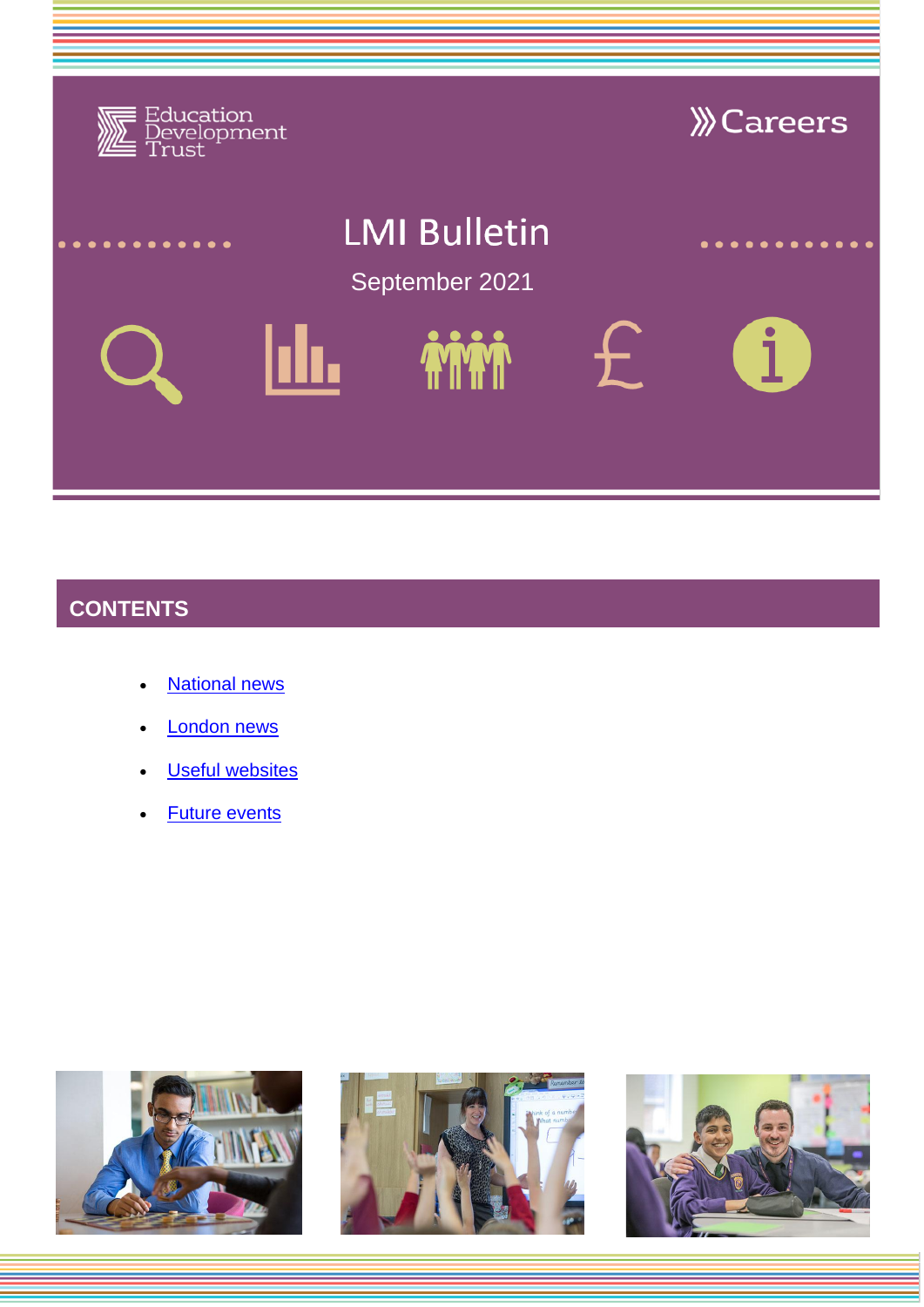# <span id="page-1-0"></span>**NATIONAL NEWS**

#### **[Royal Mail apprenticeships](https://www.dorsetecho.co.uk/news/national/uk-today/19393518.royal-mail-offer-1-000-uk-apprenticeships---apply/)**

The Royal Mail are to create 1,000 apprenticeships leading to a Level 2 certification.

#### **[Hotel Chocolat](https://www.dorsetecho.co.uk/news/national/19438336.hotel-chocolat-create-250-jobs-online-sales-soar/) [expansion plans](https://www.dorsetecho.co.uk/news/national/19438336.hotel-chocolat-create-250-jobs-online-sales-soar/)**

Hotel Chocolat are creating 250 jobs this year in manufacturing, data and design following a strong year in 2020.

#### **[Opportunities for pilots](https://www.theguardian.com/business/2021/jul/12/ryanair-to-recruit-2000-pilots-over-next-three-years-after-planes-order)**

Ryanair hopes to recruit 2,000 more pilots over the next three years and will be prioritising existing pilots for promotion to captain grades, giving aspiring pilots an opportunity to join as cadets next year.

#### **[Why we must encourage apprenticeships –](https://www.tes.com/news/why-we-must-encourage-students-apprenticeships) interesting report**

TES have published an interesting article by Mark Donnelly, head of apprenticeships and skills at BAE Systems on why we must encourage young people to take up apprenticeships.

#### **[Certain jobs on the rise says Employment and Recruitment Confederation](https://www.bbc.co.uk/news/business-58180312)  [\(REC\)](https://www.bbc.co.uk/news/business-58180312)**

The BBC reports on REC's findings on job rises in August. Photographers and Broadcasting Equipment Operators saw the highest increase at 19% within the first two weeks of the month. Other roles seeing a rise were insurance underwriters (up 15.5%) Plasterers up 8% and Decorators up 4.7%. Roles for agricultural staff also increased by 10%. For details of more increases and decreases click on the link above.

#### **[Working in the Hospitality sector](https://www.youtube.com/watch?v=cveiOkvTx6M)**

A new video has been released by North Somerset Council to encourage young people to take up a career in the Hospitality sector in order to help the sector recover from the problems is it experiencing in recruiting.





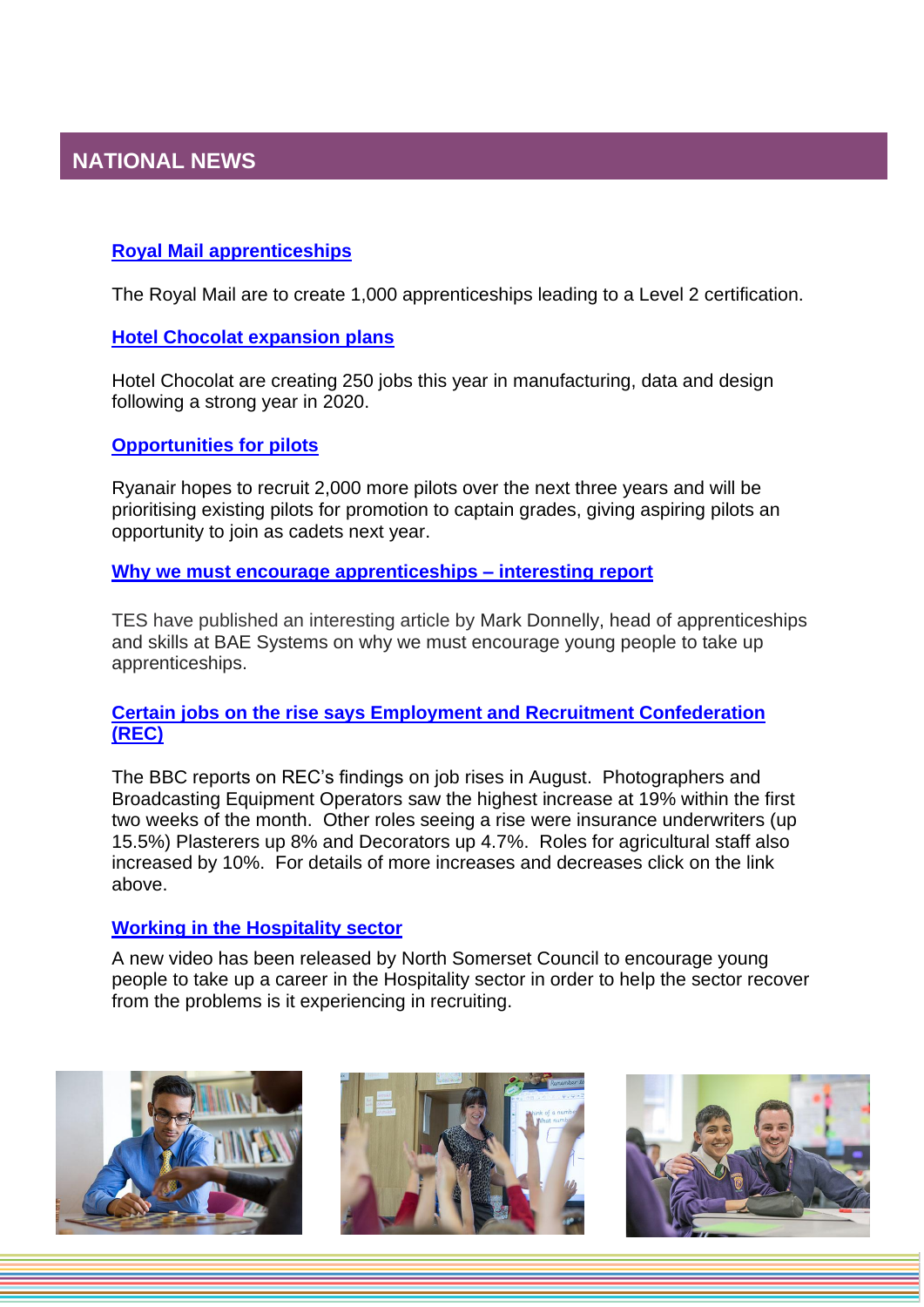#### **[The Gaming industry](https://www.thisismoney.co.uk/money/news/article-9010849/Jobs-gaming-20-year-increase-threefold-2025.html)**

An interesting read is available in 'This is Money' publication on the Gaming industry. This is a growing industry with jobs up by 20% this year alone and expected to continue to grow to 2025.

#### **[High demand for construction workers](https://www.constructionnews.co.uk/supply-chain/demand-for-construction-workers-nears-20-year-high-16-07-2021/)**

The Construction News reports an almost 20-year high in demand for construction workers as the number of vacancies between April - June hit 33,000 across the UK according to ONS's latest figures, along with the [huge shortage of HGV drivers](https://www.constructionnews.co.uk/government/builders-merchants-hit-by-hgv-driver-shortage-14-07-2021/) previously reported, which is causing problems in supply of materials to the construction industry.

#### **[Greggs expansion plans](https://bdaily.co.uk/articles/2021/08/03/greggs-to-cook-up-500-new-jobs-as-sales-return-to-pre-pandemic-levels?utm_source=bulletin&utm_medium=email&utm_campaign=2021-08-03-north-east&utm_content=headline&utm_medium=email&utm_campaign=Bulletin%20for%20North%20East%202021-08-03%20080005&utm_content=Bulletin%20for%20North%20East%202021-08-03%20080005+CID_a844defab977d1d99ba6acf922fac59f&utm_source=CampaignMonitor&utm_term=Greggs%20to%20cook%20up%20500%20new%20jobs%20as%20sales%20return%20to%20pre-pandemic%20levels)**

500 jobs are to be created as it expands across the UK. 50 new shops are due to be opened by the end of this year.

#### **[How schools can help students in the competition for employment after](https://www.oecd-ilibrary.org/education/getting-a-job_9ac1ab37-en)  [education](https://www.oecd-ilibrary.org/education/getting-a-job_9ac1ab37-en)**

OECD paper which explores how schools can support students transition into the world of work by demystifying the recruitment process, teaching students how to apply for jobs and helping them to prepare to succeed in job interviews.

#### **[NEET and participation: local authority figures](https://www.gov.uk/government/publications/neet-and-participation-local-authority-figures)**

The latest figures around young people aged 16 and 17 and their destinations has been released. London has 93.6% of 16-17 year olds in full time education and training, this is above the national average of 87.4%.

#### **[The circular economy](https://green-alliance.org.uk/Levelling_up_through_circular_economy_jobs.php)**

The circular economy is based on the Government's plans to level up the country with jobs in manufacture, repair, recycling and re-use. Green Alliance have published a report 'Levelling up through circular economy jobs' which provides some useful facts and figures on potential job creation across regions.

#### **[Pepco creates thousands of jobs across Europe](https://www.retailgazette.co.uk/blog/2021/07/poundland-owner-pepco-to-create-13000-jobs-across-europe/)**

13,000 jobs are to be created across Europe by Poundland owner Pepco.





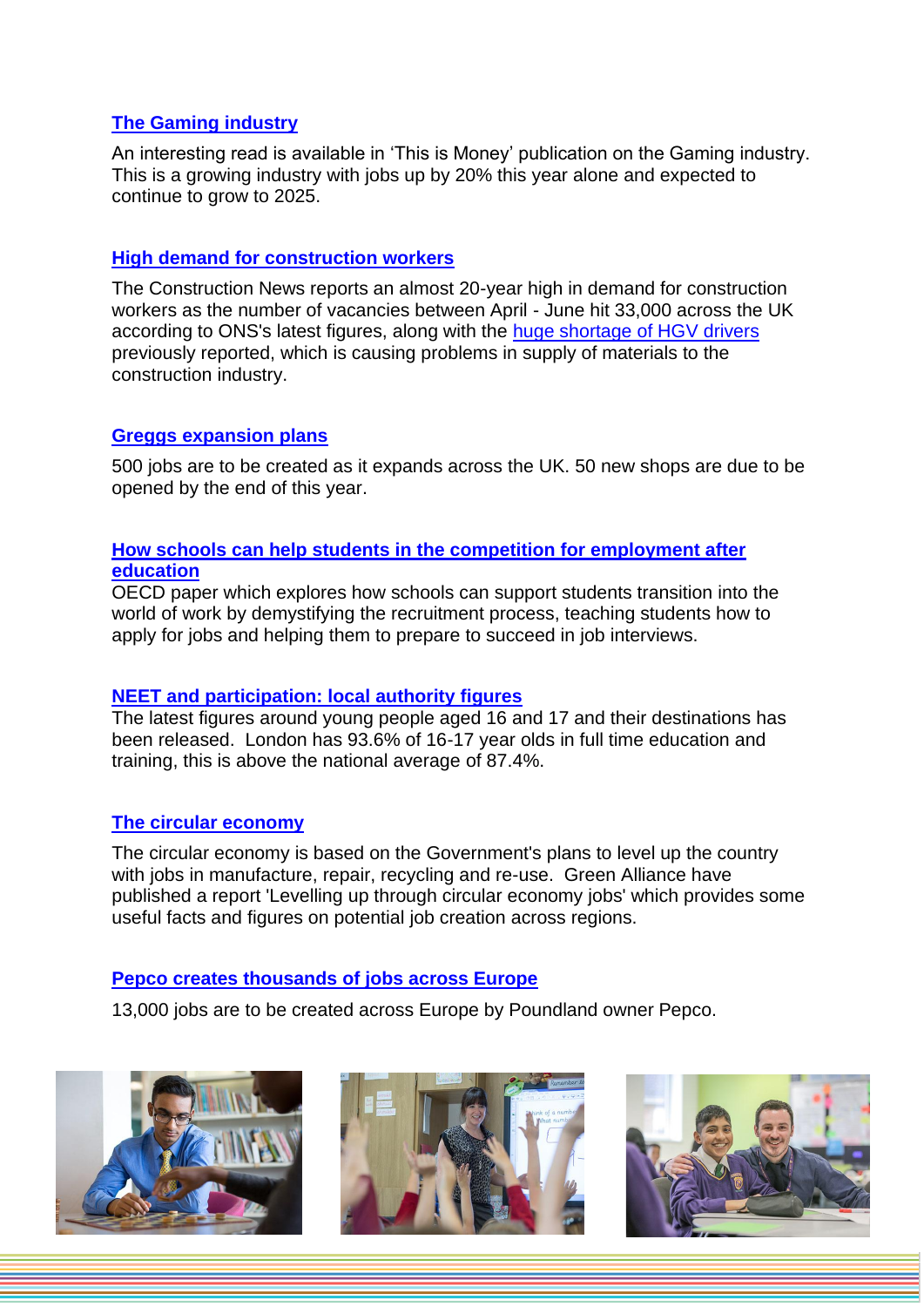#### **[Reach out for careers in Journalism](https://www.gloucestershirelive.co.uk/news/uk-world-news/reachs-network-team-recruiting-journalists-5681262)**

Video Journalists, Breaking News Reporters, Trainee Reporters, Trending Writers, Content Editors and SEO Specialists are amongst a number of roles being promoted by the Reach Network team.

#### **[Good news for those wishing to study Hospitality and Catering courses](https://feweek-co-uk.cdn.ampproject.org/c/s/feweek.co.uk/2021/07/29/hospitality-and-catering-courses-added-to-level-3-lifetime-skills-guarantee-offer/amp/)**

Hospitality and Catering courses are now to be added to the new level 3 adult offer under the National Skills Fund scheme. 12 Hospitality and Catering courses are now included in the list of qualifications including nine awarded by City and Guilds, two from VTCT and one from Pearson.

#### **[Higher and Degree apprenticeships prove more popular than degrees in](https://www.yorkshirepost.co.uk/education/increase-in-university-applications-outstripped-by-demand-for-degree-and-higher-level-apprenticeships-over-past-year-3341463)  [pandemic year](https://www.yorkshirepost.co.uk/education/increase-in-university-applications-outstripped-by-demand-for-degree-and-higher-level-apprenticeships-over-past-year-3341463)**

UCAS data has shown that over the last 12 months applications for degree and higher apprenticeships have increased by a quarter in the last 12 months, whereas university applications have increased by four per cent.

#### **[Poundland's incentives to lorry drivers](https://www.retailgazette.co.uk/blog/2021/08/poundland-offers-2000-bonus-scheme-licence-upgrade-for-lorry-drivers/)**

Poundland are offering lorry drivers £1,000 bonus and training to obtain HGV Class 1 licences to tackle the nationwide driver shortage. At the same time [John Lewis](https://www.retailgazette.co.uk/blog/2021/08/john-lewis-partnership-to-give-5k-pay-raise-to-lorry-drivers-amid-national-shortage/) are offering drivers £5,000 bonus.

A report in [London Business News](https://www.londonbusinessnews.com/become-an-hgv-driver/) discusses the benefits of becoming an HGV driver. For those who enjoy driving and travel and want a secure future career this would seem to be a good career to consider at this time when the demand for this role is so high.





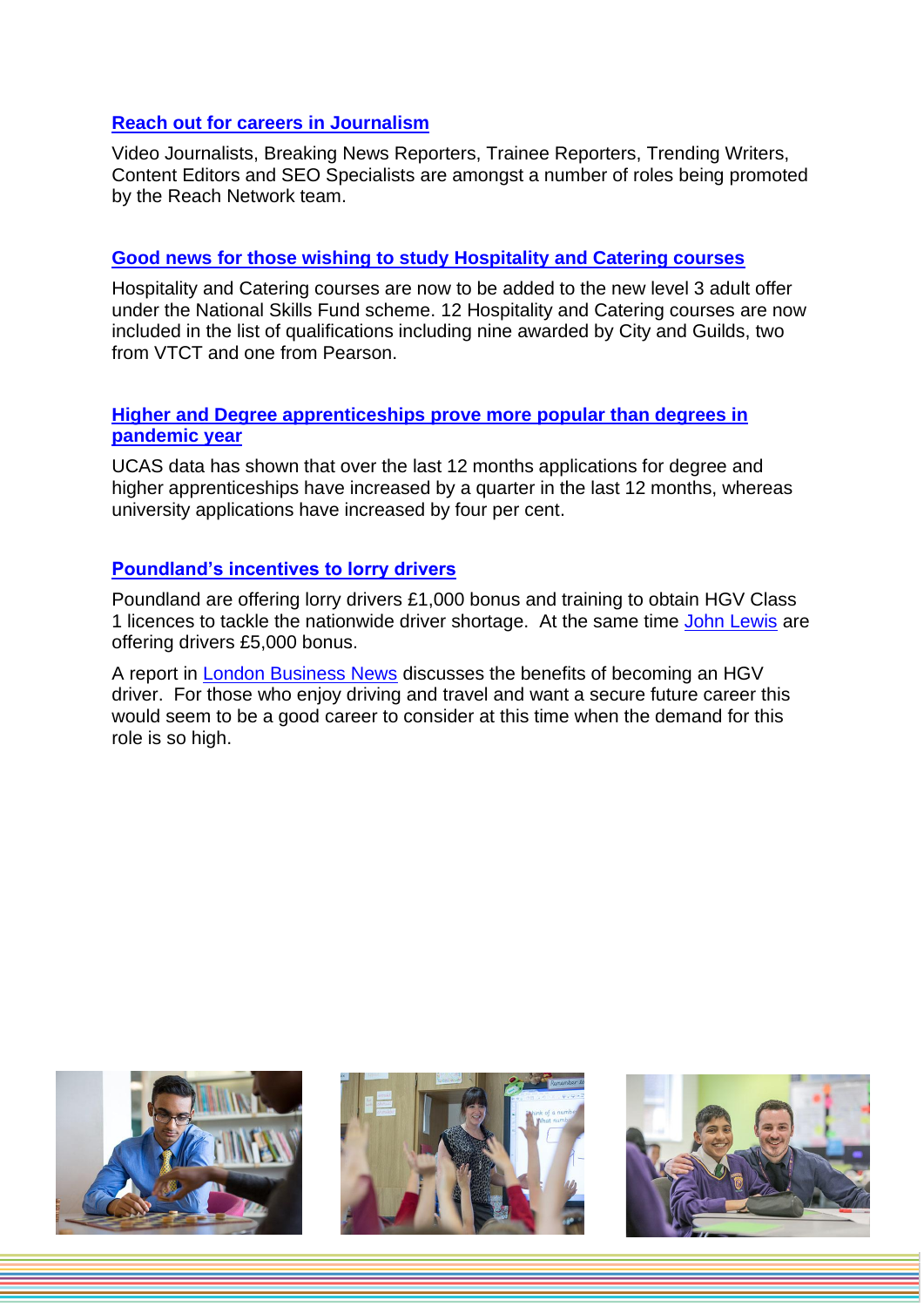### <span id="page-4-0"></span>**LONDON NEWS**

#### **[Has the Labour Market been changing in](https://www.fenews.co.uk/fevoices/74654-how-has-the-labour-market-been-changing-across-the-country)  [London?](https://www.fenews.co.uk/fevoices/74654-how-has-the-labour-market-been-changing-across-the-country)**

FE News have published a report produced by Emsi entitled 'Has the Labour Market been changing across the country' which provides some headline insights into how 2020 changed the numbers working in occupations and industries over the year as a result of the Covid crisis. London itself experienced around 35,000 job losses.

A couple of useful infographics are provided by Emsi depicting the growth/decline by sector for the London

#### Job change in occupations across the UK since our January data update



#### Job change in industries across the country since our January data update

| <b>Transportation and storage</b>                             | 20,448                             |
|---------------------------------------------------------------|------------------------------------|
| Public administration and defence; compulsory social security | 5595                               |
| Manufacturing                                                 | 2903                               |
| <b>Financial and insurance activities</b>                     | 2664                               |
| Administrative and support services                           | 1317                               |
| Agriculture, forestry and fishing                             | 66                                 |
| ning and quarrying                                            | 10                                 |
| London<br>ent and recreation                                  | $-270$                             |
| Water supply; sewerage, waste management                      | $-323$                             |
| Human health and social work activities                       | $-737$                             |
| Electricity, gas, steam and air conditioning supply           | $-913$                             |
| Construction                                                  | $-2272$                            |
| Other service activities                                      | 3720                               |
| <b>Real estate activities</b>                                 | 4325                               |
| Information and communication                                 | 4577                               |
| Accommodation and food service activities                     | 5720                               |
| <b>Education</b>                                              | $-6885$                            |
| Wholesale and retail trade                                    | $-13.319$                          |
| Professional, scientific and technical activities             | $-24,869$                          |
|                                                               | 20,000<br>$\mathbf 0$<br>$-20,000$ |





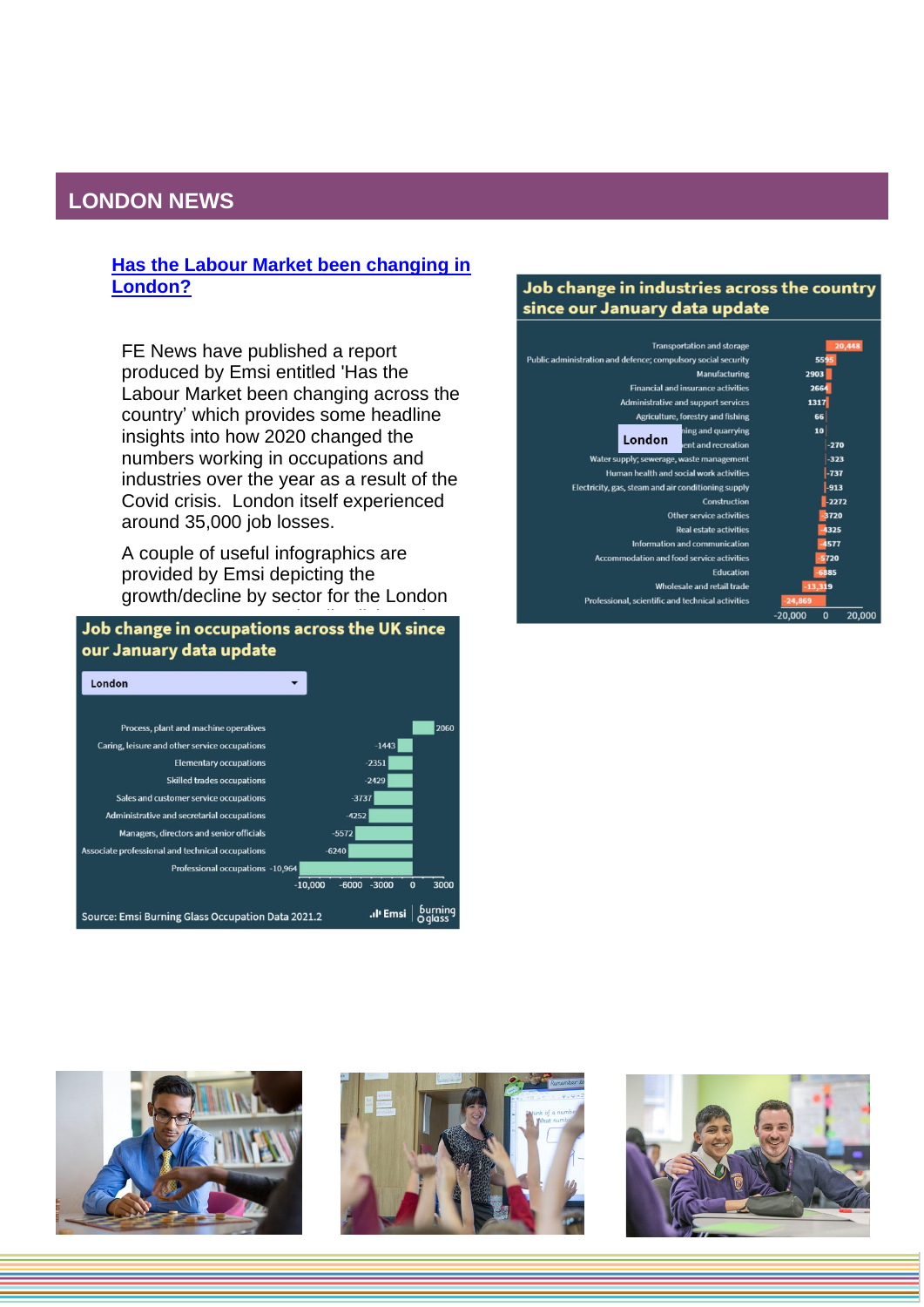### **[Labour Market Outlook –](https://www.cipd.co.uk/Images/labour-market-outlook-summer-2021_tcm18-99641.pdf) Summer 2021**

A report from the CIPD entitled 'Labour Market Outlook – Summer 2021' looks at the responses of a survey of over 2,000 employers.

A return to normality with summer opening comes with a fear of not being able to recruit enough staff in some sectors.

In June 2021 the Mayor of London pledged to tackle the major staffing shortages within the hospitality industry. Pre-pandemic 3.2m people worked in the hospitality industry with 18% of those working in London, providing work for 578,000 Londoners. This equates to a tenth of London's employment - see [link.](https://www.london.gov.uk/press-releases/mayoral/mayor-pledges-to-tackle-shortages-in-hospitality)





51% of employers in the Hospitality, Arts and Entertainment industry are reporting hard-tofill vacancies compared to 39% for all employers at September 2021 according to a report from the CIPD - 'Labour Market Outlook - Summer 2021'

## <span id="page-5-0"></span>**USEFUL WEBSITES**

• [SACU](https://sacu-student.com/?page_id=2760) Careers website which includes a careers quiz and labour market

information for young people.

- [Beginners Guide to a Career in Law](https://online.flippingbook.com/view/924064555/) Useful guide from lawcareers.net for anyone considering a career in law.
- [The Law Apprenticeship Guide 2022](https://online.flippingbook.com/view/129262654/) Guide which helps explore whether a law apprenticeship is suitable and how to go about securing one.